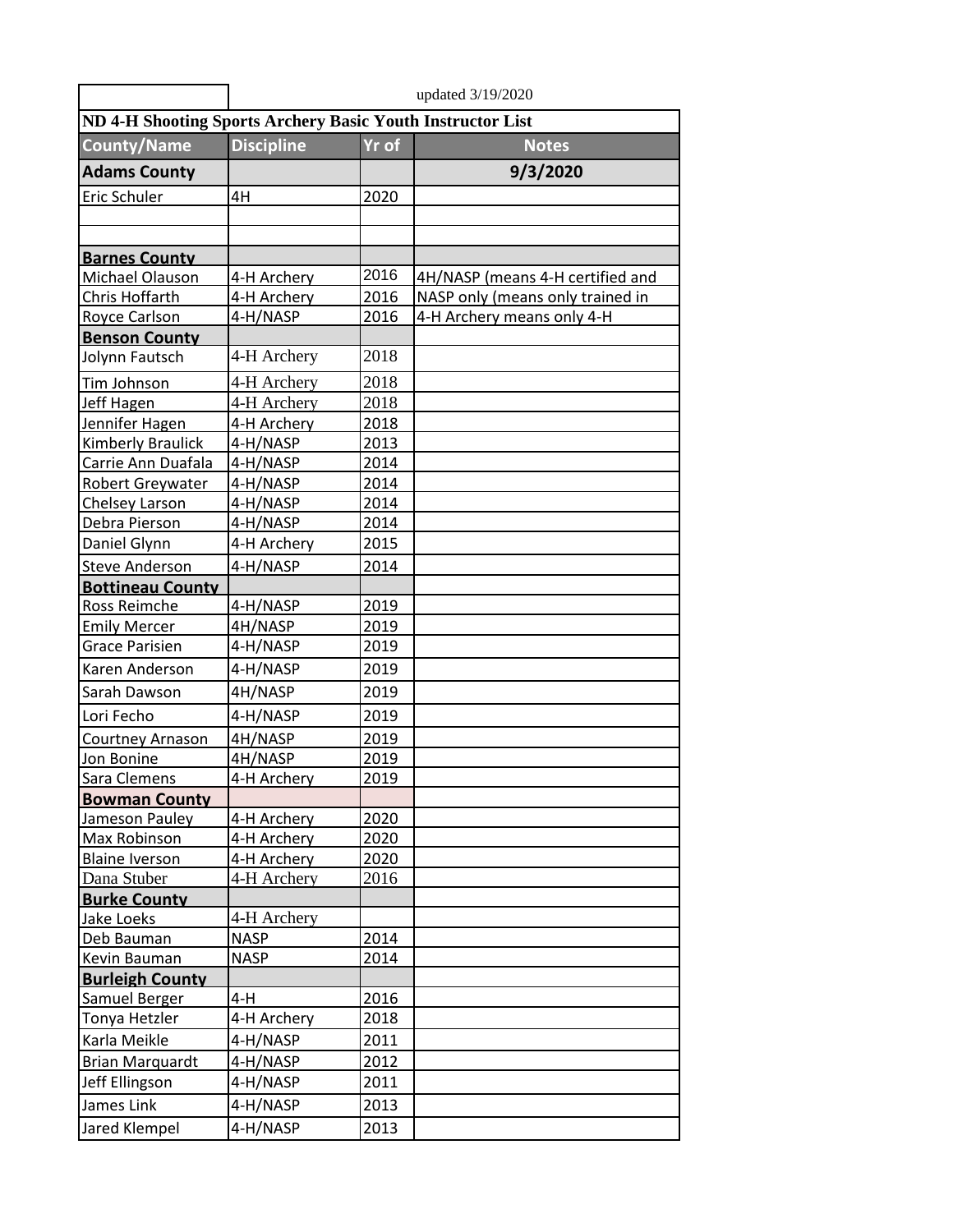| Kent Anderson                | 4-H/NASP    | 2013 |
|------------------------------|-------------|------|
| Kory Grossman                | 4-H/NASP    | 2013 |
| Scott McGregor               | 4-H/NASP    | 2013 |
| Amelia Doll                  | 4-H Archery | 2015 |
| <b>Adam Dunlop</b>           | 4-H Archery | 2016 |
| <b>Bjorn Gronbeck</b>        | 4-H Archery | 2016 |
| <b>Neal Niemuth</b>          | 4-H Archery | 2016 |
| <b>Cass County</b>           |             |      |
| Joesph Frisinger             | 4-H/NASP    | 2016 |
| Keri DeVries                 | 4-H/NASP    | 2016 |
| Paul Mohror                  | 4-H/NASP    | 2016 |
| Tianna Vetter                | 4-H/NASP    | 2016 |
| <b>Brian Pyle</b>            | 4-H/NASP    | 2016 |
| Diane Hahn                   | 4-H/NASP    | 2016 |
| <b>Charle Francis</b>        | 4-H Archery | 2017 |
| Lydia Hillerson              | NASP (WF)   | 2009 |
| <b>Adrian Biewer</b>         | 4-H/NASP    | 2016 |
| Diane Hahn                   | 4-H/NASP    | 2016 |
| Tony Roth                    | 4-H/NASP    | 2018 |
| <b>Wendy Schafer</b>         | 4-H/NASP    | 2020 |
|                              |             |      |
| <b>Cavalier County</b>       |             |      |
| Anitha Chirumamilla 4-H/NASP |             | 2019 |
| <b>Evan Estension</b>        | 4-H Archery | 2019 |
| Lyle Long                    | 4-H/NASP    | 2016 |
| Macine Lukach                | 4-H/NASP    | 2016 |
| David Morstad                | 4-H/NASP    | 2019 |
| Laurie Morstad               | 4-H/NASP    | 2019 |
| Rebecca Breddin              | 4-H/NASP    | 2016 |
|                              |             |      |
|                              |             |      |
| Julie Regner                 | 4-H/NASP    | 2019 |
| Janelle Bata                 | 4-H/NASP    | 2019 |
|                              |             |      |
| Tammerina Bennett            | 4-H/NASP    | 2013 |
| <b>Dickey County</b>         |             |      |
| Jeremy St. Aubin             | 4-H/NASP    | 2011 |
| Donn Nelson                  | 4-H/NASP    | 2014 |
| Kayce Olson                  | 4-H/NASP    | 2019 |
| <b>Tony Gebhardt</b>         | 4-H/NASP    | 2016 |
| <b>Greg Gebhardt</b>         |             | 2016 |
|                              | 4-H/NASP    |      |
| Travis Anliker               | 4-H/NASP    | 2016 |
| Lucas Kline                  | 4-H/NASP    | 2016 |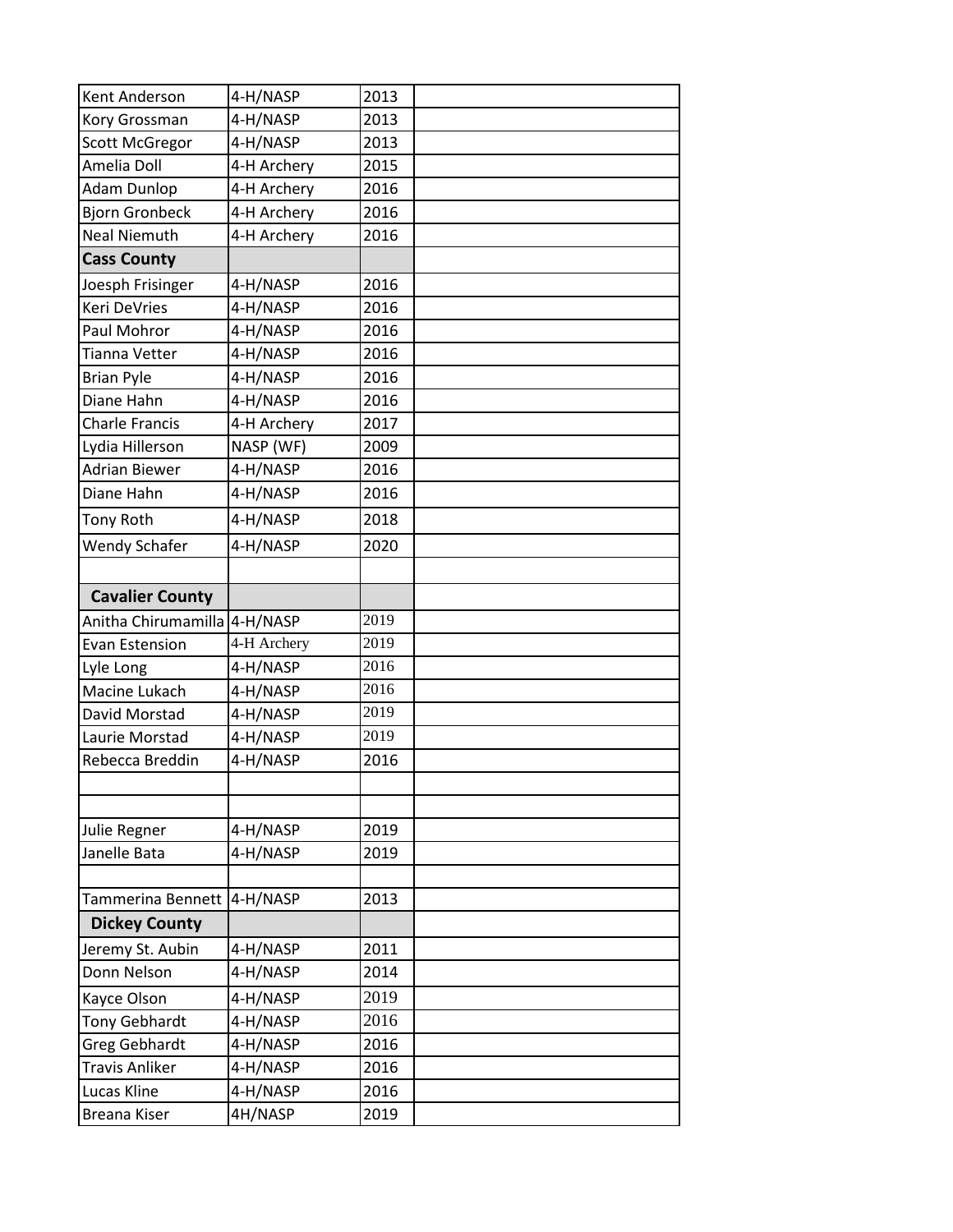| Greg Zimbelman         | 4H/NASP     | 2019 |  |
|------------------------|-------------|------|--|
| Mike Thorpe            | 4H/NASP     | 2019 |  |
| <b>Divide County</b>   |             |      |  |
| Paul Burtman           | 4-H Archery | 2015 |  |
| <b>Tracy Freeman</b>   | 4-H Archery | 2020 |  |
| <b>Roxanne Fortier</b> | 4-H Archery | 2015 |  |
| <b>Heather Larson</b>  | 4-H Archery | 2015 |  |
| Shelby Jacobson        | 4-H Archery | 2015 |  |
| Nicole Burtman         | 4-H Archery | 2015 |  |
| <b>Brandon Biwer</b>   | 4-H Archery | 2016 |  |
| <b>Dunn County</b>     |             |      |  |
| Rebecca Yarger         | 4-H Archery | 2020 |  |
| Teresa Dvorak          | 4-H Archery |      |  |
| <b>Becky Buchmann</b>  | 4-H/NASP    | 2012 |  |
| <b>Eddy County</b>     |             |      |  |
| <b>Emmons County</b>   |             |      |  |
| Erik Schmidt           | 4H/NASP     | 2019 |  |
| Aaron Stuckle          | 4-H Archery | 2017 |  |
| Danny Henderson        | 4-H/NASP    | 2017 |  |
| <b>Gerard Goldade</b>  | 4-H/NASP    | 2017 |  |
| Larry Leier            | 4-H/NASP    | 2017 |  |
| Acacia Stuckle         | 4-H/NASP    | 2013 |  |
| Carrie Heidrich        | 4-H/NASP    | 2013 |  |
| Debbie Jahner          | 4-H Archery | 2016 |  |
| Garret Roemmich        | 4-H Archery | 2016 |  |
| Tom Jahner             | 4-H Archery | 2016 |  |
| Robert Heidrich        | 4-H/NASP    | 2013 |  |
| <b>Foster County</b>   |             |      |  |
| Christine Richter      | 4-H/NASP    | 2016 |  |
| Sarah Davis            | 4-H/NASP    | 2016 |  |
|                        |             |      |  |
|                        |             |      |  |
| Ft. Berthold           |             |      |  |
| <b>Grand Forks</b>     |             |      |  |
| Lynnae Braun           | 4-H Archery | 2020 |  |
| Makayla Fleming        | 4-H Archery | 2020 |  |
| Michael Anthony        | 4-H Archery | 2020 |  |
| Michael Braun          | 4-H Archery | 2020 |  |
| Rebecca Martin         | 4-H Archery | 2020 |  |
| <b>Travon Dowell</b>   | 4-H Archery | 2020 |  |
| Lionel Olson           | 4-H/NASP    | 2014 |  |
| Carrie Knutson         | 4-H/NASP    | 2014 |  |
| Megan Janssen          | 4-H/NASP    | 2014 |  |
| Julie Zigmund          | 4-H/NASP    | 2014 |  |
| Angela Euclid          | 4-H/NASP    | 2014 |  |
|                        |             |      |  |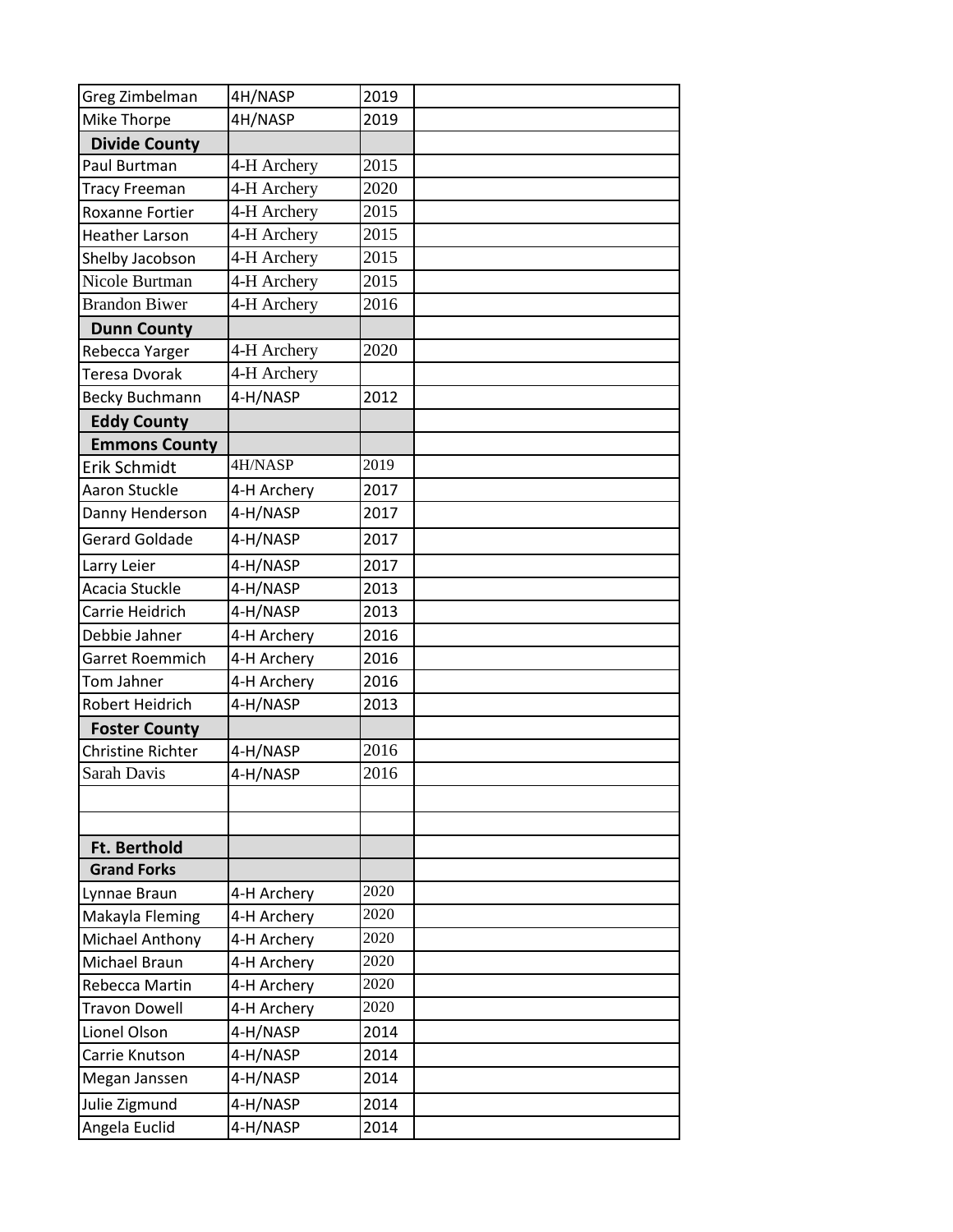| <b>Golden Valley</b>    |             |      |  |
|-------------------------|-------------|------|--|
|                         |             |      |  |
| <b>Grant County</b>     |             |      |  |
| Sue Isbell              | 4-H/NASP    | 2014 |  |
| Connie Schily           | 4-H Archery | 2014 |  |
| <b>Bethany Sauter</b>   | <b>NASP</b> | 2014 |  |
| <b>Bliss Benedict</b>   | 4-H Archery | 2015 |  |
| <b>Chris Benedict</b>   | 4-H Archery | 2015 |  |
|                         |             |      |  |
| <b>Jack Sauter</b>      | 4-H Archery | 2015 |  |
| Kimbery Oein            | 4-H/NASP    | 2014 |  |
| <b>Griggs County</b>    |             |      |  |
| <b>Brian Suhr</b>       | 4-H/NASP    | 2018 |  |
| Jennifer Suhr           | 4-H/NASP    | 2018 |  |
| Nathan Fitzgerald       | 4-H/NASP    | 2018 |  |
|                         |             |      |  |
| Carl Sad                | 4-H Archery | 2020 |  |
| <b>Hettinger County</b> |             |      |  |
| Carol Kunnerup          | 4-H Archery | 2015 |  |
| Christa Schmidt         | 4-H Archery | 2015 |  |
| James Johnson           | 4-H Archery | 2015 |  |
| <b>Scott Schmidt</b>    | 4-H Archery | 2015 |  |
| <b>Justin Augare</b>    | 4-H Archery | 2016 |  |
| Courtney Yelton         | 4-H Archery | 2016 |  |
| Duaine Marxen           | 4-H Archery | 2015 |  |
| <b>Brad Steiner</b>     | 4-H Archery | 2019 |  |
| Anthony Awender         | 4-H Archery | 2019 |  |
| <b>Lamoure County</b>   |             |      |  |
| Casey Ketterling        | 4-H Archery | 2020 |  |
| Taylor Huethner         | 4H/NASP     | 2020 |  |
| Ann Moch                | 4H/NASP     | 2020 |  |
| Rani Lloyd              | 4H/NASP     | 2020 |  |
| Jackie Ketterling       | 4H/NASP     | 2020 |  |
| Nicole Weiderrich       | 4-H/NASP    | 2016 |  |
| Christina Job           | 4-H/NASP    | 2016 |  |
|                         |             |      |  |
| Caroline Homan          | 4-H/NASP    | 2020 |  |
| Don Nelson              | 4-H/NASP    | 2014 |  |
| Ben Nelson              | 4-H/NASP    | 2014 |  |
| Susan Muske             | 4-H/NASP    | 2014 |  |
| Tatem Brandt            | 4-H/NASP    | 2014 |  |
| <b>Robert Flath</b>     | 4-H/NASP    | 2014 |  |
| Julianne Racine         | 4-H Archery | 2019 |  |
| George Racine           | 4-H Archery | 2019 |  |
| Andrew Dahlgren         | 4H/NASP     | 2014 |  |
|                         |             |      |  |
| <b>Logan County</b>     |             |      |  |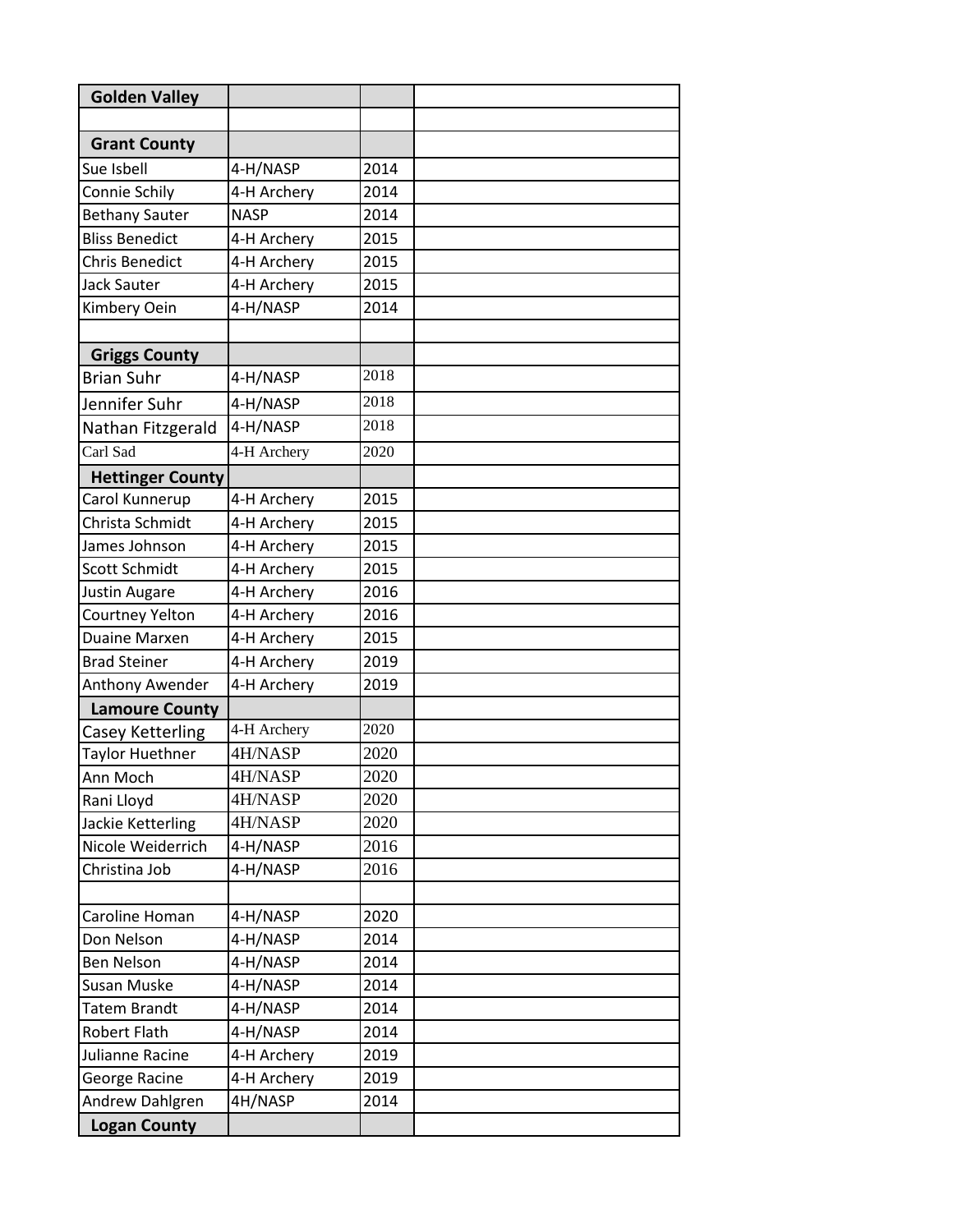| Sheldon Gerhardt       | 4-H/NASP    | 2019 |  |
|------------------------|-------------|------|--|
| <b>Barry McCleary</b>  | 4-H/NASP    | 2010 |  |
| Joesph Odermann        | 4-H/NASP    | 2013 |  |
| <b>Brian Jangula</b>   | 4-H/NASP    | 2013 |  |
| Roger Kristiansen      | 4-H/NASP    | 2013 |  |
| Nicholas Soiseth       | 4-H/NASP    | 2013 |  |
| <b>Bruce Wentz</b>     | 4-H/NASP    | 2013 |  |
| Andrew                 | 4-H/NASP    | 2013 |  |
| <b>Charles Weigel</b>  | 4-H/NASP    | 2013 |  |
| Gabriel Erbele         | 4-H Archery | 2015 |  |
| Shannon Erbele         | 4-H Archery | 2015 |  |
| <b>McHenry County</b>  |             |      |  |
| <b>Brooks Magnuson</b> | 4-H Archery | 2020 |  |
| Krysten Magnuson       | 4-H Archery | 2020 |  |
| Nate Erdman            | 4-H Archery | 2020 |  |
| Kassandra Lofgren      | 4-H/NASP    | 2016 |  |
| <b>Scott Best</b>      | 4-H/NASP    | 2016 |  |
| Parker Lipetzky        | 4-H/NASP    | 2016 |  |
| Callie Johnson         | 4-H/NASP    | 2010 |  |
| Julie McMahon          | 4-H/NASP    | 2010 |  |
| Nicole Espeseth        | 4-H Archery | 2015 |  |
| Rachel Spear           | 4-H Archery | 2018 |  |
| <b>McIntosh County</b> |             |      |  |
| <b>Brandon Bies</b>    | 4-H/NASP    | 2018 |  |
| Nathan Pinke           | 4-H/NASP    | 2018 |  |
| Amanda Lange           | 4-H Archery | 2017 |  |
| Heidi Beach            | 4-H/NASP    | 2013 |  |
| Paul Goldade           | 4-H/NASP    | 2019 |  |
| Sara Gross             | 4-H/NASP    | 2019 |  |
| <b>McKenzie</b>        |             |      |  |
| <b>Blaine Hovland</b>  | 4-H Archery | 2020 |  |
| Kyle Kienholz          | 4-H Archery | 2020 |  |
| <b>Brandon Kindred</b> | 4-H Archery | 2020 |  |
| Brent Schwan           | 4-H Archery | 2017 |  |
| Marcia Hellendsaas     | 4-H Archery | 2017 |  |
| Dustin Ceynar          | 4-H Archery | 2017 |  |
| <b>Arnold Thad</b>     | 4-H Archery | 2018 |  |
| Robin Schmidt          | 4-H Archery | 2018 |  |
| <b>McLean County</b>   |             |      |  |
| Chad Wimer             | 4-H Archery | 2020 |  |
| <b>Newly Voigt</b>     | 4-H/NASP    | 2013 |  |
| Kyle Germundson        | 4-H/NASP    | 2013 |  |
| Mark Jennings          | 4-H/NASP    | 2013 |  |
| Kelly Schatz-          | 4-H/NASP    | 2013 |  |
| Chad Hornberger        | 4-H Archery | 2014 |  |
|                        |             |      |  |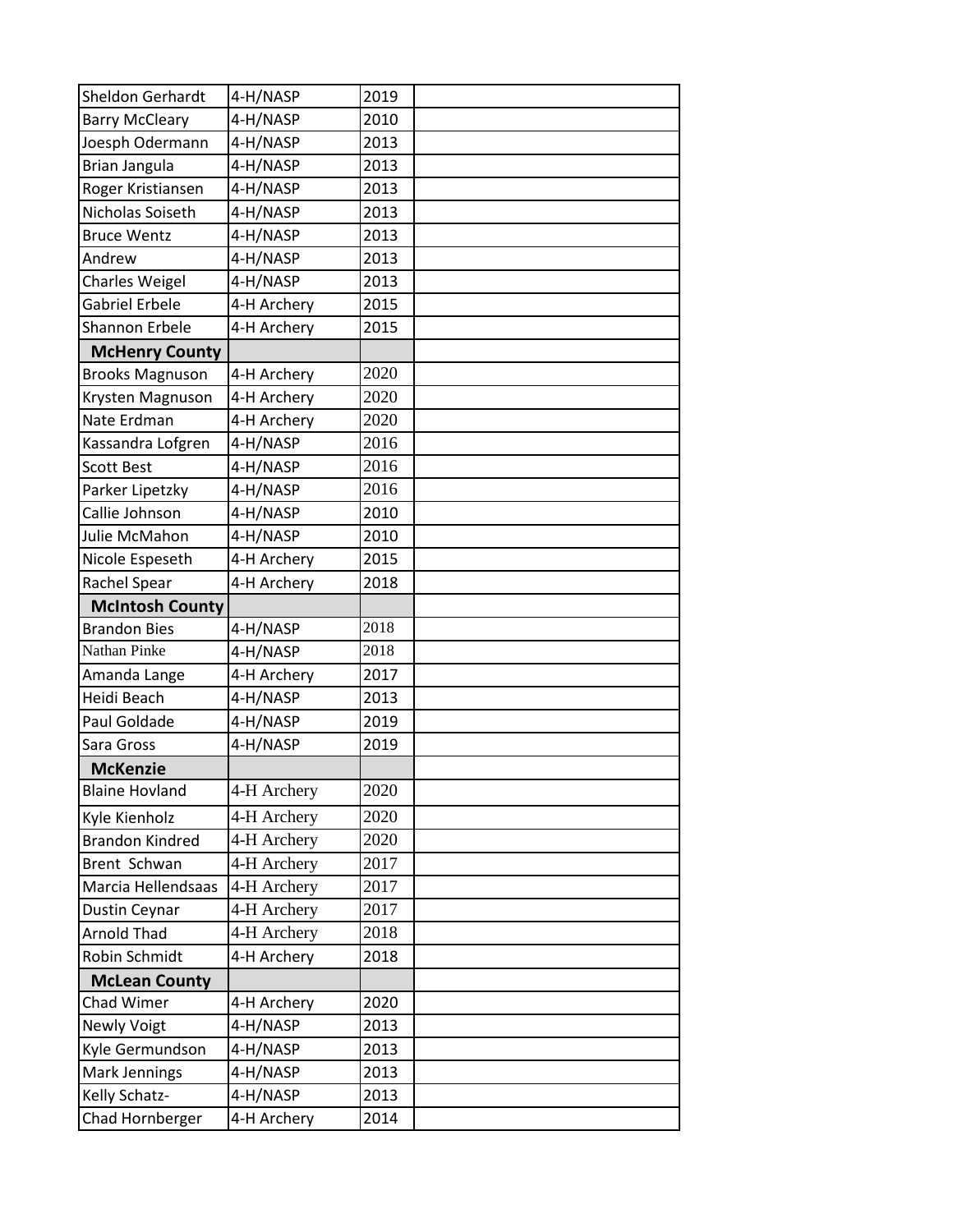| Mark Torno               | 4-H Archery | 2014   |                |
|--------------------------|-------------|--------|----------------|
| Calla Jarboe             | 4-H Archery | 2016   |                |
| Ken Koble                | 4-H Archery | 2016   |                |
| Brian & Sandi Erber      | 4-H/NASP    | 2012   |                |
| Joel Nuemiller           | 4-H/NASP    | 2012   |                |
| Antenniell               | 4-H/NASP    | 2012   |                |
| <b>Steve Wollmuth</b>    | 4-H/NASP    | 2012   |                |
| Mark Foss                | 4-H/NASP    | 2012   |                |
| Kristofer Schmidt        | 4-H Archery | 2018   |                |
| <b>Mercer County</b>     |             |        |                |
| Craig Askim              | 4-H/NASP    | expire |                |
| Deborah Kraft            | 4-H/NASP    | expire |                |
| <b>Travis Horning</b>    | 4-H/NASP    | expire |                |
| Jack J. Kraft            | 4-H/NASP    | expire |                |
| Marcia Jurgens           | 4-H/NASP    | 2016   |                |
| Mark Kaffar              | 4-H archery | 2014   |                |
| Angela Wanzek            | 4-H Archery | 2016   |                |
| <b>Morton County</b>     |             |        |                |
| <b>Dustin Peterson</b>   | 4-H Archery | 2020   |                |
| <b>Russell Hoovestol</b> | 4-H Archery | 2020   |                |
| <b>Bradley Veith</b>     | 4-H Archery | 2020   |                |
| <b>Brent Vogel</b>       | 4-H Archery | 2020   |                |
| John Eide                | 4-H Archery | 2017   |                |
| Wendy Boehm              | 4-H Archery | 2020   |                |
| Shianne Boehm            | 4-H Archery | 2020   | JR. Instrcutor |
| Vanessa Hoines           | 4-H Archery | 2007   |                |
| Chris Bauman             | 4-H Archery | 2016   |                |
| Shane Tellmenn           | 4-H Archery | 2016   |                |
| Karla Meikle             | 4-H/NASP    | 2012   |                |
| Patty Fleck              | 4-H/NASP    | 2012   |                |
| Debby Boehm              | 4-H/NASP    | 2012   |                |
| Phil Davis               | 4-H/NASP    | 2012   |                |
| <b>Brad Hoines</b>       | 4-H/NASP    | 2012   |                |
| Lynn Kinnischtzke        | 4-H/NASP    | 2012   |                |
| Greg Eider               | 4-H/NASP    | 2012   |                |
| <b>Tim Morman</b>        | 4-H/NASP    | 2012   |                |
| Erik Thompson            | 4-H Archery | 2015   |                |
| Andy Boehm               | 4-H Archery | 2020   |                |
| <b>Yvette Mathews</b>    | 4-H Archery | 2015   |                |
| Jenna Feldman            | 4-H Archery | 2015   |                |
| Justin Bargmann          |             |        |                |
| Wayne Seeman             | <b>NASP</b> | 2012   |                |
| <b>Mountrail County</b>  |             |        |                |
| <b>Henry Peland</b>      | 4-H Archery | 2020   |                |
| Michael Slotten          | 4-H Archery | 2016   |                |
|                          |             |        |                |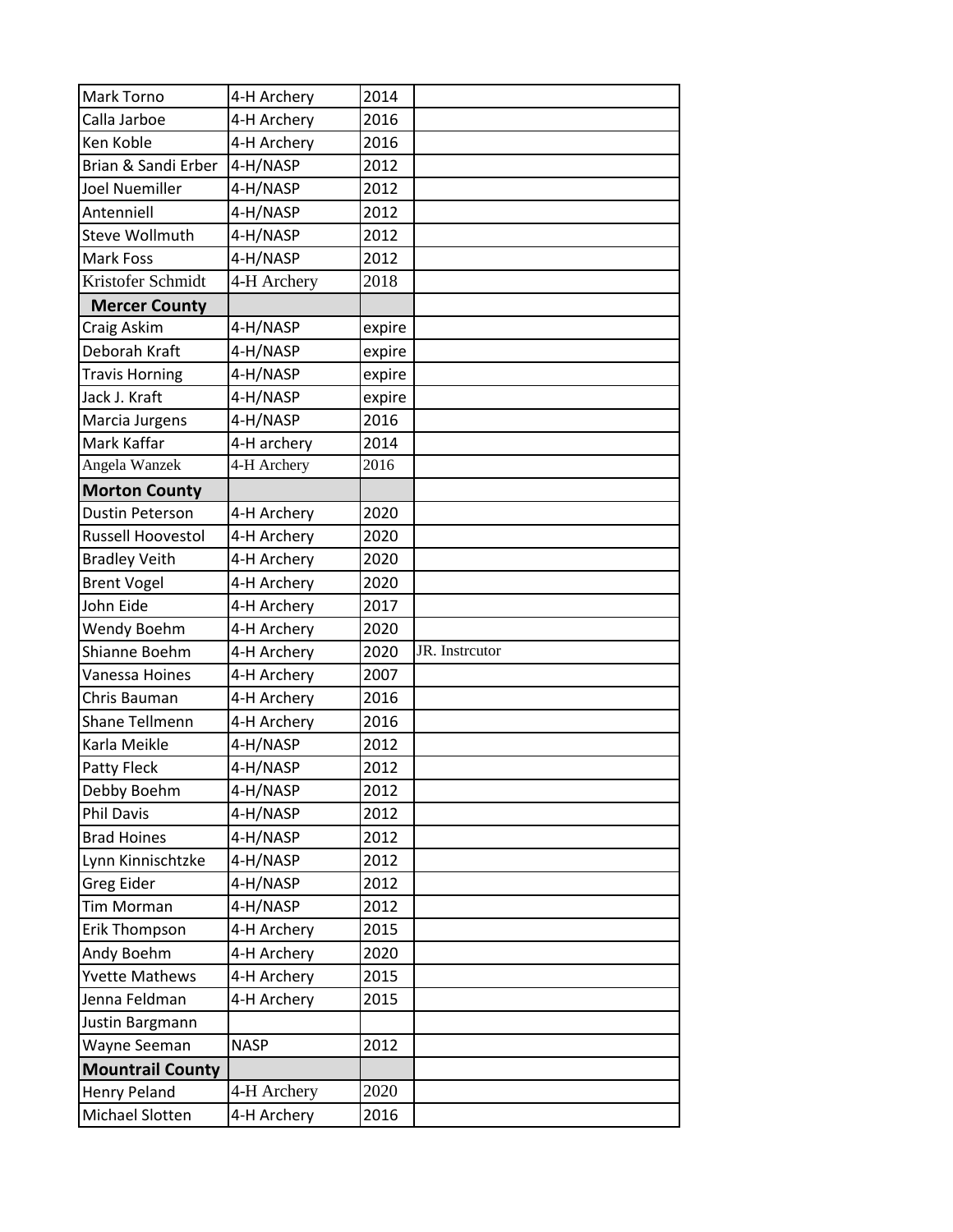| Lynette Vachal        | 4-H Archery | 2016 |  |
|-----------------------|-------------|------|--|
| Jim Hennessy          | <b>NASP</b> | 2012 |  |
| Jake Smith            | <b>NASP</b> | 2012 |  |
| Krista Littlefield    | <b>NASP</b> | 2012 |  |
| <b>Tad Schauer</b>    | <b>NASP</b> | 2012 |  |
| <b>Jake Loeks</b>     | 4-H Archery | 2015 |  |
| <b>Sharon Smith</b>   | 4-H Archery | 2015 |  |
| Steven Littlefield    | <b>NASP</b> | 2012 |  |
| <b>Nelson County</b>  |             |      |  |
| <b>Tim Charles</b>    | 4-H/NASP    | 2016 |  |
| <b>Edwin Hein</b>     | 4-H/NASP    | 2016 |  |
| Katelyn Hain          | 4-H/NASP    | 2016 |  |
| Naomi Ferguson        | 4-H/NASP    | 2016 |  |
| Jay Estvvold          | 4-H/NASP    | 2016 |  |
|                       |             |      |  |
| <b>Oliver County</b>  |             |      |  |
|                       |             |      |  |
|                       |             |      |  |
| Erik Montgomery       | 4-H Archery | 2016 |  |
| Justin Edwards        | 4-H Archery | 2016 |  |
| Rebecca Orgaard       | 4-H Archery | 2016 |  |
| <b>Todd Orgaard</b>   | 4-H Archery | 2016 |  |
| Deborah Clarys        | 4-H Archery | 2017 |  |
| <b>Stacey Vojacek</b> | 4-H Archery | 2016 |  |
| <b>Pembina County</b> |             |      |  |
| Jared Lorz            | 4-H Archery | 2020 |  |
| Jesse Lafferty        | 4-H Archery | 2020 |  |
| Ryan Girodat          | 4-H Archery | 2020 |  |
| Travis Lafferty       | 4-H Archery | 2020 |  |
|                       |             |      |  |
| Kevin Sharp           | 4H/NASP     | 2019 |  |
| Kari Helgoe           | 4H/NASP     | 2013 |  |
| Craig Sharp           | 4H/NASP     | 2019 |  |
| Kristi Sharp          | 4H/NASP     | 2019 |  |
| Chris Helgoe          | 4-H Archery | 2019 |  |
| Thomas Mitchell       | 4-H Archery | 2019 |  |
| <b>Pierce County</b>  |             |      |  |
|                       |             |      |  |
| Chris Heilman         | 4-H Archery | 2018 |  |
| Spencer Goodman       | 4-H Archery | 2013 |  |
| Cory Geiszler         | 4H/NASP     | 2016 |  |
| Andrea Beaver         | 4H/NASP     | 2016 |  |
| Carter Medalen        | 4H/NASP     | 2016 |  |
| <b>Steve Wentz</b>    | 4H/NASP     | 2016 |  |
| Mike Reiger           | 4H/NASP     | 2016 |  |
| Yolanda Schmidt       | 4-H Archery | 2013 |  |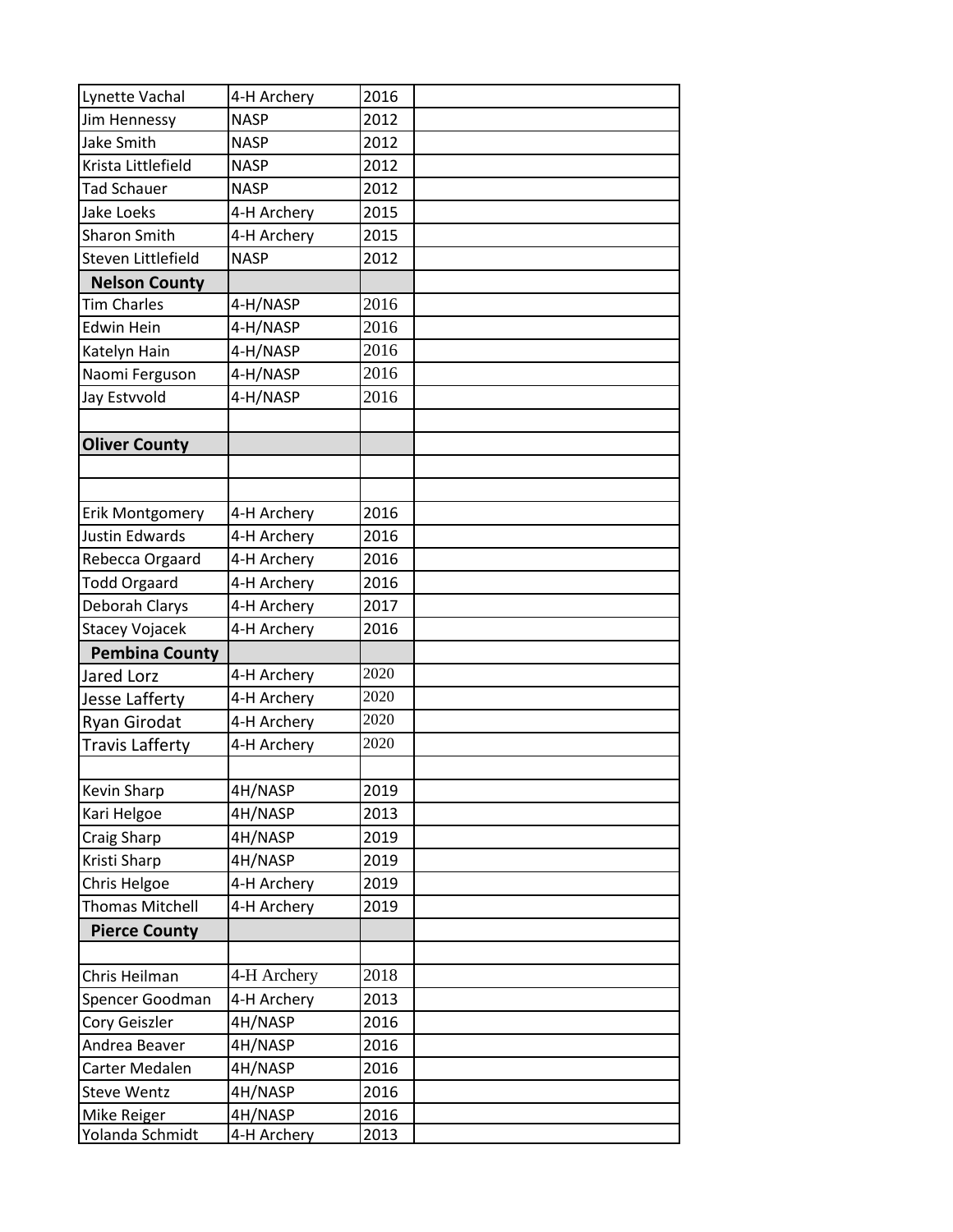| Claire Lowstuter                            | 4-H Archery       | 2015 |  |
|---------------------------------------------|-------------------|------|--|
| Melissa Shepard                             | 4-H Archery       | 2015 |  |
| Renata Keating                              | 4-H Archery       | 2015 |  |
| Ashley Burkharstmei <sup>[4-H</sup> Archery |                   | 2015 |  |
| <b>Martin Harris</b>                        | 4-H Archery       | 2015 |  |
| Scott Kraft                                 | 4-H Archery       | 2013 |  |
| <b>Ramsey County</b>                        |                   |      |  |
| Kelly Durbin                                | 4-H Archery       | 2018 |  |
| Melissa Elsperger                           | 4-H Archery       | 2018 |  |
| Marcus Dahle                                | 4-H Archery       | 2018 |  |
| Dave McElhany                               | 4-H Archery       | 2018 |  |
| Chris Morstad                               | 4-H Archery       | 2018 |  |
| Erin Morstad                                | 4H/NASP           | 2016 |  |
| Daniel Lebrun                               | 4-H Archery       | 2015 |  |
| Norm Hanson                                 | 4-H Archery       | 2018 |  |
| Al Stiven                                   | 4H/NASP           | 2018 |  |
| <b>Roger Fritz</b>                          | 4H/NASP           | 2018 |  |
| Jason Hanson                                | 4H/NASP           | 2012 |  |
| Kelly Durbin                                | 4H/NASP           | 2012 |  |
| Al Stiven                                   | 4H/NASP           | 2019 |  |
| Lisa Rainbow                                | <b>4H Archery</b> | 2020 |  |
| Nathan Bennett                              | 4H Archery        | 2020 |  |
| <b>Colleen Graue</b>                        | 4H/NASP           | 2018 |  |
| Jennifer Jewett                             | 4-H Archery       | 2013 |  |
| <b>Heath Alexander</b>                      | 4-H Archery       | 2019 |  |
| <b>Tammy Meyer</b>                          | <b>NASP</b>       | 2015 |  |
| Robert Dahl                                 | <b>NASP</b>       | 2015 |  |
| <b>Randall Minnerup</b>                     | <b>NASP</b>       | 2015 |  |
| Jason Carlson                               | <b>NASP</b>       | 2016 |  |
| Dan Dreissen                                | <b>NASP</b>       | 2016 |  |
| Amanada Bennett                             | 4-H Archery       | 2020 |  |
| <b>Ransom County</b>                        |                   |      |  |
| Ryan Schwab                                 | Archery           | 2013 |  |
| Daniel Delmont                              | <b>NASP</b>       | 2013 |  |
| James Devos                                 | 4H/NASP           | 2013 |  |
| Duffy Hansen                                | 4H/NASP           | 2013 |  |
| Shelly Schwab                               | 4H/NASP           | 2013 |  |
| Chad Johnson                                | 4H/NASP           | 2013 |  |
| Lucas Fuhrman                               | 4H/NASP           | 2013 |  |
| Jaime Palczewski                            | 4H/NASP           | 2013 |  |
| <b>Renville County</b>                      |                   |      |  |
| Cody Beck                                   | 4H/NASP           | 2016 |  |
| <b>Holly Peterson</b>                       | 4-H Archery       | 2020 |  |
| <b>Richland County</b>                      |                   |      |  |
| Chase Bladow                                | 4H/NASP           | 2020 |  |
| Jaidyn Sanders                              | 4H/NASP           | 2020 |  |
| Cheyne Agustin                              | 4H/NASP           | 2020 |  |
|                                             |                   |      |  |
| Morgan Ohm                                  | 4H/NASP           | 2020 |  |
|                                             |                   |      |  |
| Debra Fowler                                | 4H/NASP           | 2018 |  |
| Densie Vosberg                              | 4H/NASP           | 2018 |  |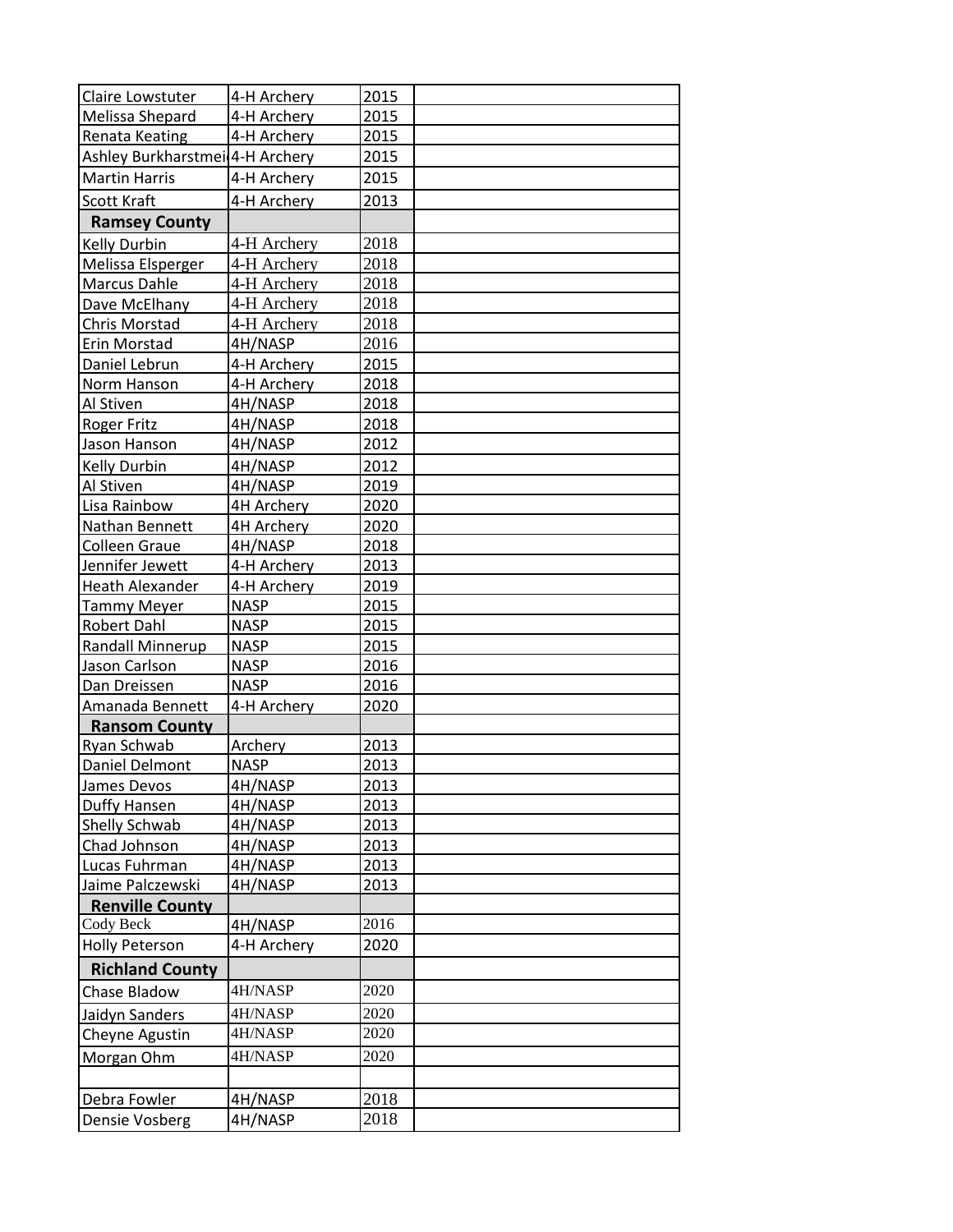| Brandon Ladadsau         | 4H/NASP | 2018 |         |
|--------------------------|---------|------|---------|
| Heather Haberman         | 4H/NASP | 2018 |         |
| <b>Adrian Biewer</b>     | 4H/NASP | 2018 |         |
| <b>Blake Peterson</b>    | 4H/NASP | 2018 |         |
| Brenda Hill              | 4H/NASP | 2018 |         |
| <b>Brian Polda</b>       | 4H/NASP | 2018 |         |
| Chase Hibl               | 4H/NASP | 2018 |         |
| Danette Onchuck          | 4H/NASP | 2018 |         |
| Jonathan Goroski         | 4H/NASP | 2018 |         |
| Josh Hasbargen           | 4H/NASP | 2018 |         |
| Luke Kasowski            | 4H/NASP | 2018 |         |
| <b>Matthew Wilprecht</b> | 4H/NASP | 2018 |         |
| Michael Stark            | 4H/NASP | 2018 |         |
| Nathan Pinke             | 4H/NASP | 2018 |         |
| Noah Trittin             | 4H/NASP | 2018 |         |
| Ryan Hoefs               | 4H/NASP | 2018 |         |
| <b>Arnel Onchuck</b>     | 4H/NASP | 2018 |         |
| Jeff Struck              | 4H/NASP | 2016 |         |
| Nathan Hill              | 4H/NASP | 2016 |         |
| Wayne Beyer              | 4H/NASP | 2016 |         |
| Gaylord HIbl             | 4H/NASP | 2016 |         |
| Len Fisher               | 4H/NASP | 2016 |         |
| Joe O'Meara              | 4H/NASP | 2016 |         |
| Anne Biewer              | 4H/NASP | 2016 |         |
| <b>Chuck Foertsch</b>    | 4H/NASP | 2017 |         |
| <b>Barb Bladow</b>       | 4H/NASP | 2017 |         |
| Daron Sander             | 4H/NASP | 2017 |         |
| Jodi Sander              | 4H/NASP | 2017 |         |
| Melissa Bassett          | 4H/NASP | 2017 | Teacher |
| Cynthia Anderson         | 4H/NASP | 2011 | Teacher |
| Wayne Hample             | 4H/NASP | 2011 | Teacher |
| Nicole Evans             | 4H/NASP | 2011 | Teacher |
| <b>Tom Bennett</b>       | 4H/NASP | 2011 | Teacher |
| Luke Jones               | 4H/NASP | 2011 | Teacher |
| <b>Todd Dwyer</b>        | 4H/NASP | 2011 |         |
| Heather Goroski          | 4H/NASP | 2014 |         |
|                          |         |      |         |
|                          |         |      |         |
| Teresa Pearson           | 4H/NASP | 2015 |         |
| <b>Travis Pearson</b>    | 4H/NASP | 2015 |         |
| <b>Bruce Woytassek</b>   | 4H/NASP | 2015 |         |
| Heidi Eberhardt          | 4H/NASP | 2015 |         |
| Ryan Bronson             | 4H/NASP | 2015 |         |
| <b>Randy Evans</b>       | 4H/NASP | 2015 |         |
| <b>Matthew Peterson</b>  | 4H/NASP | 2015 |         |
| Kirk Loewen              | 4H/NASP | 2016 |         |
| Angela Evans             | 4H/NASP | 2015 |         |
| <b>Austin Alberts</b>    | 4H/NASP | 2015 |         |
| Chandra Langseth         | 4H/NASP | 2018 |         |
|                          |         |      |         |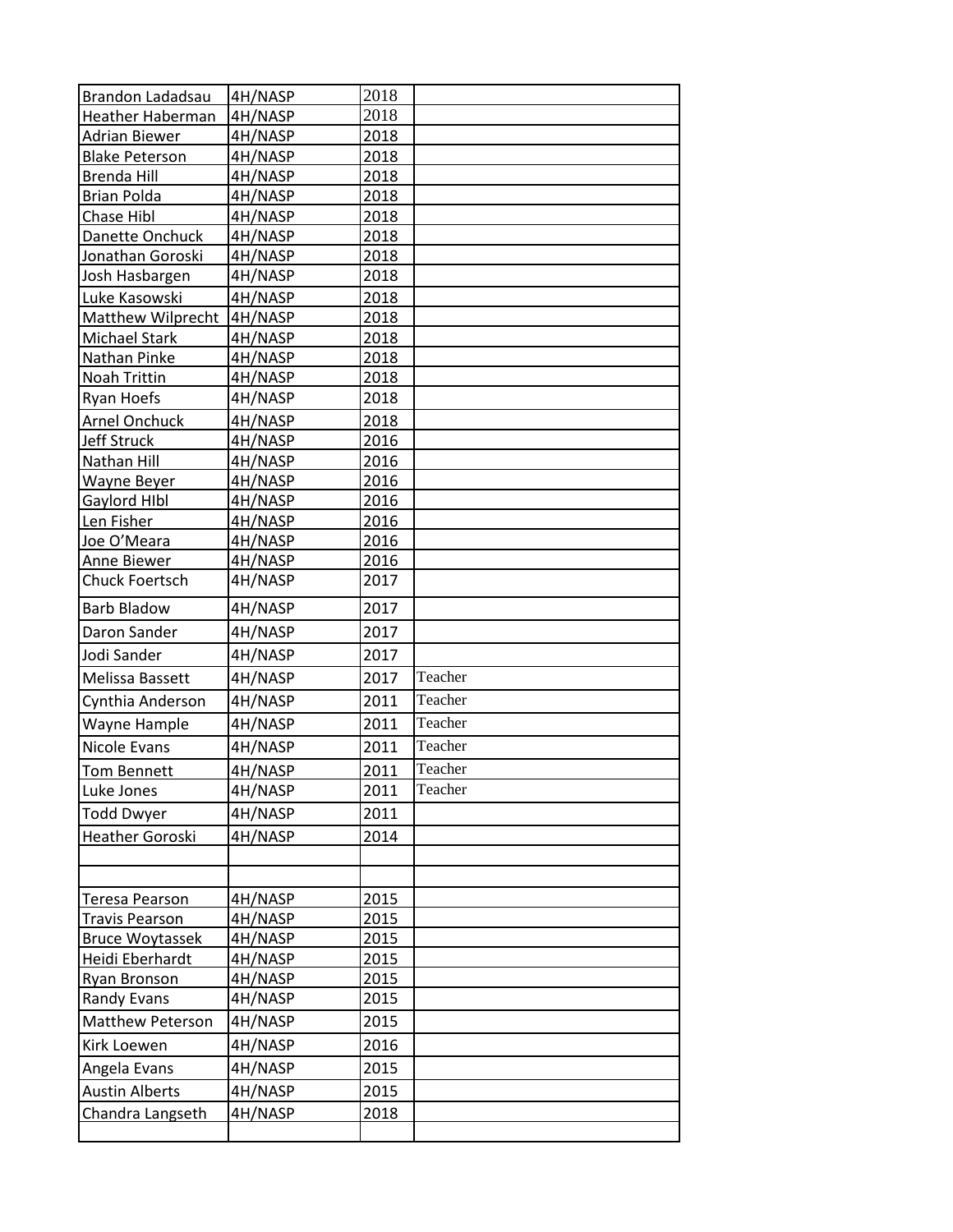| <b>Rolette County</b>   |             |      |  |
|-------------------------|-------------|------|--|
| Susanna Hein            | 4H/NASP     | 2016 |  |
| <b>Edwin Hein</b>       | 4H/NASP     | 2016 |  |
| Karen Armstrong         | 4H/NASP     | 2016 |  |
| Dina Dunlop             | 4H/NASP     | 2016 |  |
| <b>Kevin Manning</b>    | 4H/NASP     | 2013 |  |
| Kari Poitra             | 4H/NASP     | 2012 |  |
| Ryan Gourneau           | 4H/NASP     | 2012 |  |
| Benjamin                | 4H/NASP     | 2019 |  |
| David Dunham            | 4-H Archery | 2012 |  |
| Joshua Bercier          | 4H/NASP     | 2012 |  |
| <b>Esther Bercier</b>   | 4H/NASP     | 2012 |  |
| <b>Sargent County</b>   |             |      |  |
|                         |             |      |  |
| <b>Sheridan County</b>  |             |      |  |
|                         |             |      |  |
|                         |             |      |  |
| <b>Sioux County</b>     |             |      |  |
| Leann Ridley            | 4H/NASP     | 2015 |  |
| Tom Ridley              | 4H/NASP     | 2015 |  |
| Sue Isbell              | 4H/NASP     | 2014 |  |
| Zachary Ridley          | 4H/NASP     | 2015 |  |
| Tom Ridley Jr.          | 4H/NASP     | 2015 |  |
| <b>Everette Chasing</b> | 4-H Archery | 2014 |  |
| <b>Hawk</b>             |             |      |  |
| Dakotah Wolf            | 4-H Archery | 2014 |  |
| Necklace                |             |      |  |
| Aubrey Skye             | 4-H Archery | 2014 |  |
| <b>Clarence Carry</b>   | 4-H Archery | 2014 |  |
| <b>Elston Yellow</b>    | 4-H Archery | 2014 |  |
| Alyssa Weasel           | 4-H Archery | 2015 |  |
| Donovan Walker-         | 4-H Archery | 2015 |  |
| James Vasquez           | 4-H Archery | 2014 |  |
| Maya St. Cyr            | 4-H Archery | 2014 |  |
| <b>Nick Romero</b>      | 4-H Archery | 2014 |  |
| Marlo Free              | 4-H Archery | 2014 |  |
| Ron Free Jr.            | 4-H Archery | 2014 |  |
| Dakota Kidder           | 4-H Archery | 2014 |  |
| Candice Gipp            | 4-H Archery | 2014 |  |
| Sheridan McNeil         | 4-H Archery | 2014 |  |
| Joesph McNeil Jr.       | 4-H Archery | 2014 |  |
|                         |             |      |  |
| Rhonda two Hearts       | 4-H Archery | 2015 |  |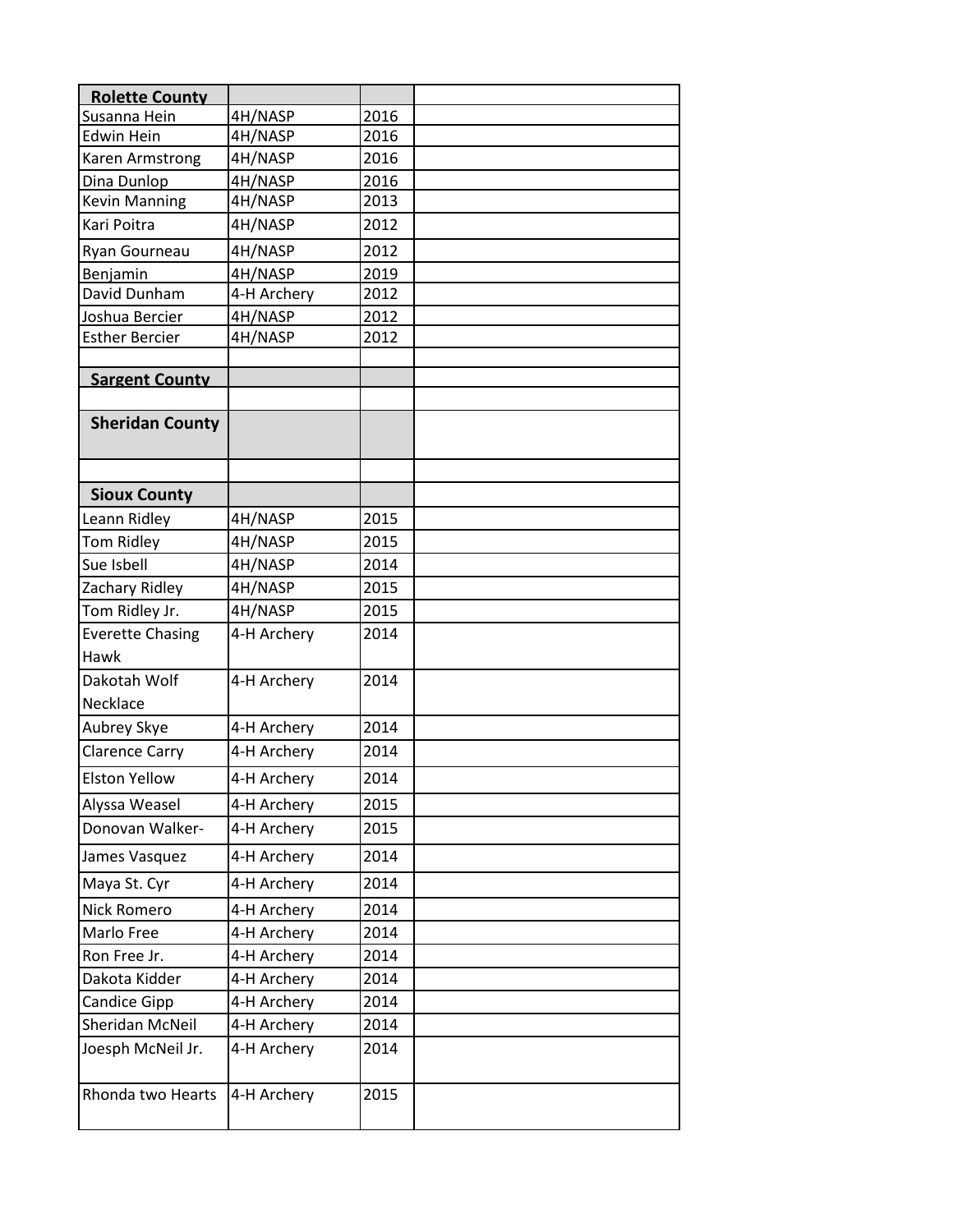| Terryle Warren        | 4-H Archery | 2015 |                               |
|-----------------------|-------------|------|-------------------------------|
| Crystal Horse         | 4-H Archery | 2014 |                               |
| Looking               |             |      |                               |
| <b>Slope County</b>   |             |      |                               |
| Jeremy Keith          | 4-H Archery | 2020 |                               |
| Dixie Schulz          | 4-H Archery | 2017 |                               |
| Dana Stuber           | Archery     | 2016 |                               |
| Doug Fitterer         | 4-H Archery | 2016 |                               |
| <b>Kyle Frank</b>     | 4-H Archery | 2015 |                               |
| <b>Stark/Billings</b> |             |      |                               |
| <b>Troy McConnell</b> | 4-H Archery | 2020 |                               |
| Holly Johnson         | 4-H Archery | 2020 |                               |
| Jeanine Schmidt       | 4-H Archery | 2020 |                               |
| <b>Chad Skager</b>    | 4-H Archery | 2020 |                               |
| Roan Mastan           | 4-H Archery | 2020 |                               |
| Leslie Schrum         | 4-H Archery | 2020 |                               |
| Nikki Mitchell        | 4-H Archery | 2018 |                               |
| David Mitchell        | 4-H Archery | 2018 |                               |
| Samantha Roth         | 4-H Archery |      | State Trainer in 4-H Archery  |
| Marilyn Larsen        | 4-H Archery | 2018 | State Trainer in 4-H Archery  |
| <b>Eudell Larsen</b>  | 4-H Archery | 2018 | State Trainer in Black powder |
| John Huizinga         | 4-H Archery | 2012 |                               |
| Chad Brusseau         | 4-H Archery | 2012 |                               |
| Randy Hondl           | 4-H Archery | 2012 |                               |
| Cody Perbix           | 4-H Archery | 2012 |                               |
| Nick Huizinga         | 4-H Archery | 2015 |                               |
| John Pfaff            | 4-H Archery | 2012 |                               |
| Susan Huizinga        | 4-H Archery | 2016 |                               |
| <b>Candice Ewald</b>  | 4-H Archery | 2018 |                               |
| Kail Larsen           | 4-H Archery | 2018 |                               |
| Jeremy Cox            | 4-H Archery | 2016 |                               |
| Mark Homola           | 4-H Archery | 2016 |                               |
| <b>Steele County</b>  |             |      |                               |
| Stephen Thompson      | 4H/NASP     | 2019 |                               |
|                       |             |      |                               |
| <b>Tammy Sand</b>     | 4H/NASP     | 2019 |                               |
| Ryan Thompson         | 4H/NASP     | 2019 |                               |
| <b>Curtis Ness</b>    | 4H/NASP     | 2019 |                               |
| Daniel Motter         | 4H/NASP     | 2016 |                               |
| Angie Johnson         | 4H/NASP     | 2016 |                               |
| Chris Kleven          | 4-H Archery | 2016 |                               |
| <b>Ben Gullicks</b>   | 4-H Archery | 2016 |                               |
| Lynn Sand             | 4-H Archery | 2016 |                               |
| Marlene Motter        | 4H/NASP     | 2016 |                               |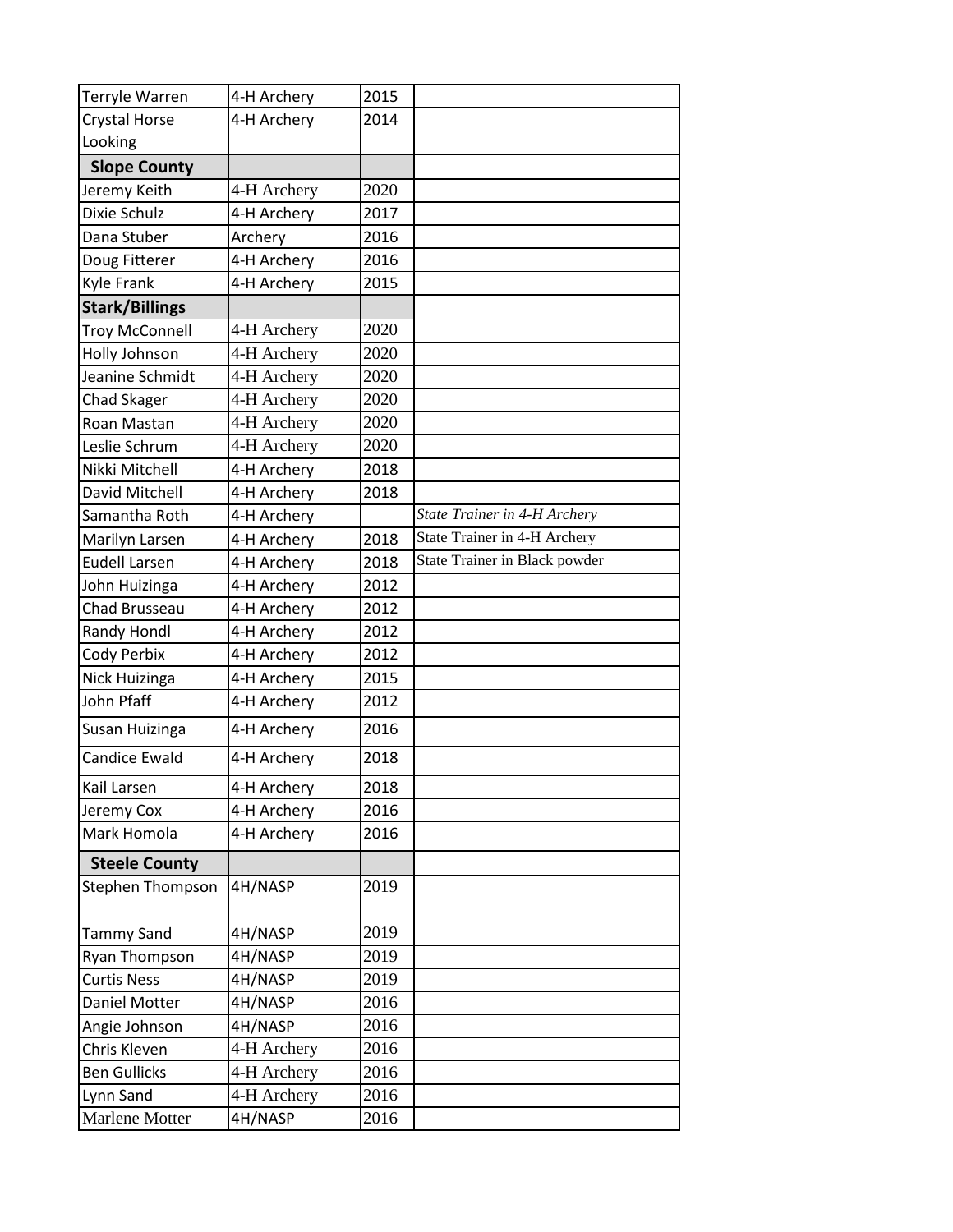| <b>Stutsman County</b>  |             |      |               |
|-------------------------|-------------|------|---------------|
|                         |             |      |               |
|                         |             |      |               |
| Michele Well            | 4H/NASP     | 2020 |               |
| James Cofield           | 4H/NASP     | 2011 |               |
| Susan Valenta           | 4H/NASP     | 2011 |               |
| Laurie Christensen      | 4H/NASP     | 2011 |               |
| Howard Bjorgaard        | 4H/NASP     | 2011 |               |
| Corey Staloch           | 4H/NASP     | 2011 |               |
| <b>Bonnie Staloch</b>   | 4H/NASP     | 2011 |               |
| Julie Fehr              | 4H/NASP     | 2011 |               |
| Royce Carlson           | 4H/NASP     | 2016 |               |
| Andrew Geglemen         | 4-H Archery | 2016 |               |
| Julie Jansen            | 4-H Archery | 2016 |               |
| <b>Russ Well</b>        | 4-H Archery | 2016 |               |
| Tony Roorda             | 4-H Archery | 2016 |               |
| <b>Brent Christ</b>     | 4-H Archery | 2016 |               |
|                         |             |      |               |
| <b>Towner County</b>    |             |      |               |
| Parker Lipetzsky        | 4H/NASP     | 2016 |               |
| Paige Sullivan          | 4-H Archery | 2012 |               |
| <b>Scott Walters</b>    | 4-H Archery | 2019 |               |
| Lyndsie Kennedy         | 4H/NASP     | 2019 |               |
| Jeff Miller             | 4H/NASP     | 2013 |               |
| <b>Tony Spatola</b>     | 4H/NASP     | 2013 |               |
| Eina Koehn              | 4H/NASP     | 2013 |               |
| <b>Lindy Berg</b>       | 4H/NASP     | 2015 |               |
| Madison Lalonde         | 4-H Archery | 2019 | Jr Instrcutor |
| Charlie Vogel           | 4-H Archery | 2019 |               |
| Johnathan LaLonde       | 4-H Archery | 2019 |               |
| <b>Traill County</b>    |             |      |               |
| <b>Hanah Perkins</b>    | 4H/NASP     | 2018 |               |
| <b>Richard Peterson</b> | 4H/NASP     | 2018 |               |
| <b>Trevor Pierce</b>    | 4H/NASP     | 2017 |               |
| Angie Johnson           | 4H/NASP     | 2016 |               |
| Chris Kleven            | 4-H Archery | 2016 |               |
| <b>Ben Gullicks</b>     | 4-H Archery | 2016 |               |
| Lynn Sand               | 4-H Archery | 2016 |               |
| Heidi Abler             | 4H/NASP     | 2014 |               |
| <b>Walsh County</b>     |             |      |               |
| Shawna Hodek            | 4-H Archery | 2018 |               |